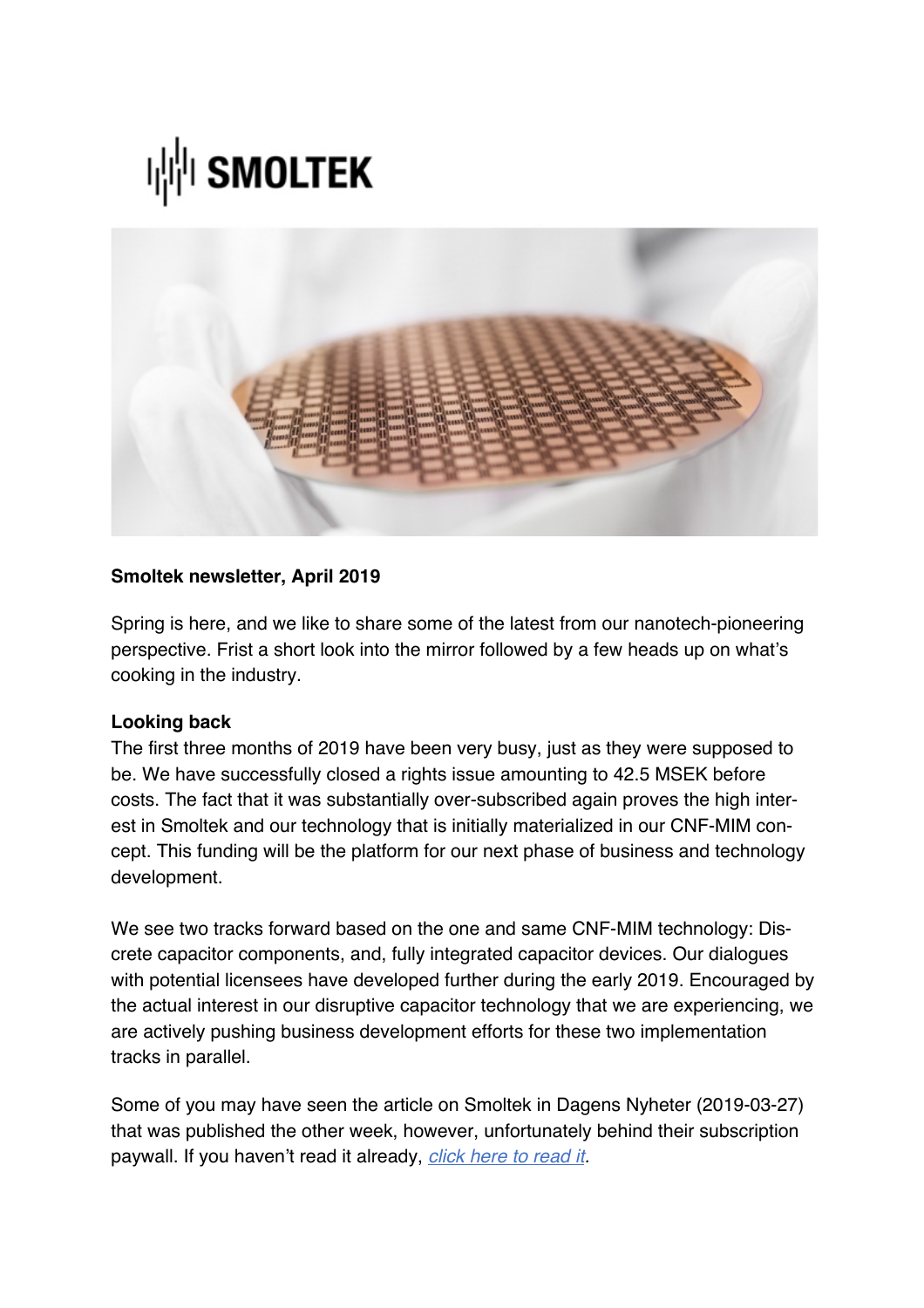And just the other day, as have already been communicated we have received information about another of our core patent that is now granted in Taiwan! This is our 52<sup>nd</sup> granted patent, and as all our patents it is an important stepping stone towards licensing agreements.



Our COO, Ola Tiverman is reading through the latest patent letter

## **Now, and around the corner**

A lot will happen during the coming period:

- **This week Smoltek is present at the Global Semiconductor Alliance European** Executive Forum in Munich.
- May 16, Q1 Report & Annual General Meeting Save the date and stay tuned!
- Further away in late spring, we're looking forward to one of the most important industry events of the year: ECTC 2019, May 28-31, this time in Las Vegas, USA. Smoltek is visible "all over" as a Silver Sponsor, a dedicated team will be attending and we will present findings from our work with the CNF-MIM technology at one of the Interactive Presentation sessions.

As was announced recently, Smoltek has entered into negotiations with the leading European research institute Imec on demo-production of CNF-MIM capacitors in industrially compatible CMOS format, usually referred to as "300mm". There are a lot